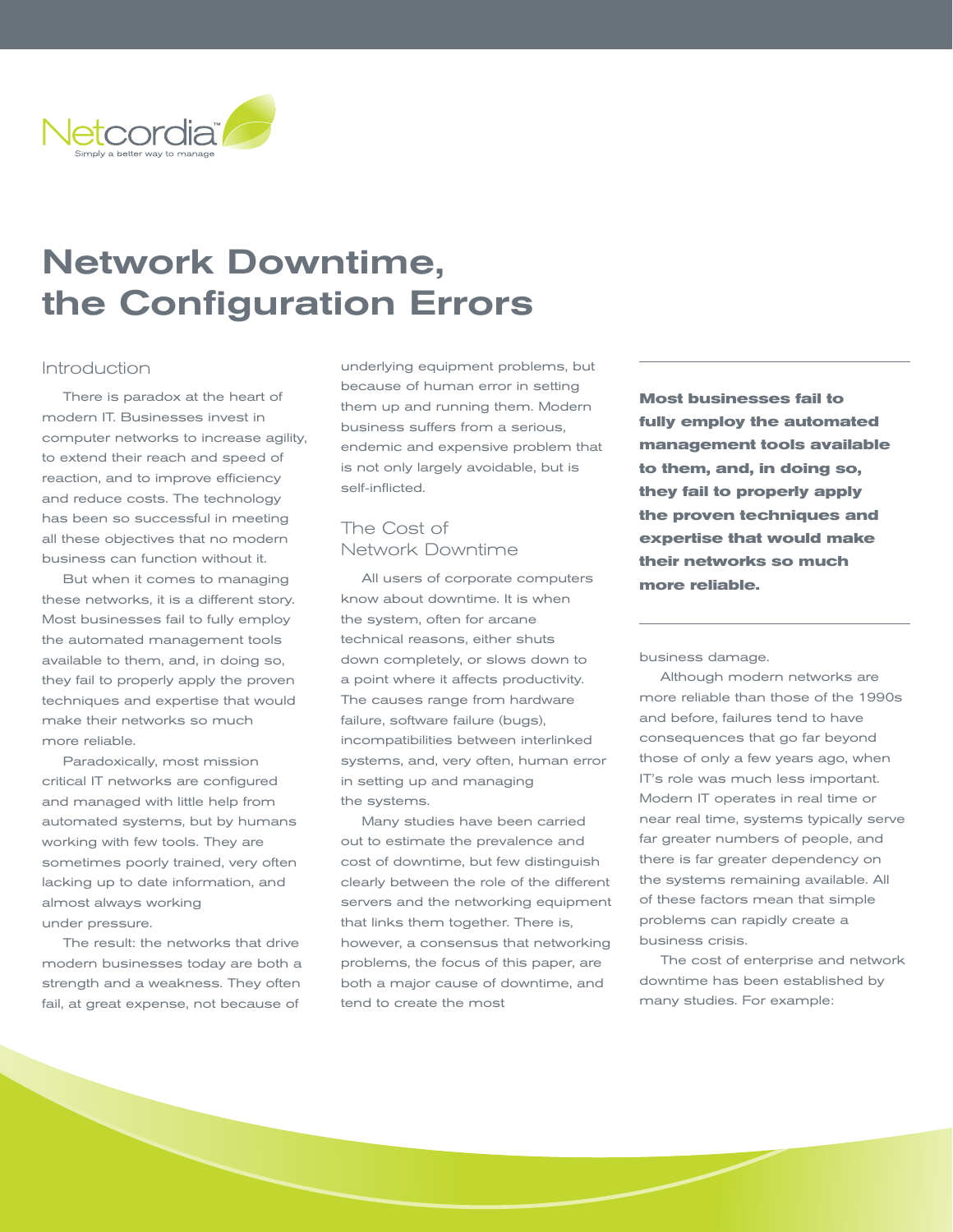- Infonetics Research (2004) found that downtime of all enterprise applications cost, on average, 3.6% of annual revenues, at the 80 largest companies in the US.
- Infonetics Research (2006) found that businesses with 100-1000 employees lost 1% of their annual revenues in network downtime, or \$867,000.
- Gartner (2004) put the average hourly cost of network downtime at \$42,000. The average company suffered 87 hours of network downtime, amounting to \$3.65 million.
- In a study which focused on application rather than network downtime, Alinean (2004), a specialist in IT return on investment calculations, estimated that the loss of a supply chain application cost big companies \$11,000 per minute, an e-commerce application \$10,000 per minute, and a customer service application \$3,700 per minute.

All of these numbers, as the authors readily acknowledge, need to be treated carefully, because the calculations are necessarily complex and involve intangible factors. The cost of downtime needs to take into account several factors, ranging from the cost of repair (mostly labor), the cost of lost productivity by end user staff, and above all, any loss of business or goodwill that may result. Some web sites have calculators to enable individual organizations to calculate the impact of downtime.

Naturally, these figures are difficult to quantify, and vary widely according the size and type of company, and from industry to industry.

A commodities trader or major e-commerce site is likely to be rather more seriously affected than a company producing, say, educational books.

The cost of a web site outage at Amazon, for example, has been independently calculated at \$350,000 an hour. The company suffered a two hour outage in 2006, and several during the peak shopping season in 2001.

The true impact of network downtime can sometimes be difficult to spot. Although network downtime can be sudden and absolute, it is just as likely to occur partially or gradually, so that users don't notice until business has already suffered. Performance of key applications can gradually deteriorate, so that users or even customers become increasingly frustrated and may stop using the system long before it has officially "failed". Sometimes some departments or applications will be affected, but others will not.

**A large study by Vanco, a managed network operator, found that most network downtime was caused by configuration errors or by users trying to resolve problems beyond their technical competence.**

#### Pilot Error

Perhaps the most remarkable aspect of the downtime problem is that one factor is consistently and repeatedly identified as a primary (if not the primary) cause: human error. This applies to application development, systems management and, of course, network management.

Configuration problems are a particular problem. A large study by Vanco, a managed network operator, found that most network downtime was caused by configuration errors

or by users trying to resolve problems beyond their technical competence.

The authors of a detailed study into network failures by the University of Michigan found that 59% of the problems causing downtime in IP networks pertained to routing management, and more than a third of these problems were directly caused by configuration errors.

In the wake of a much publicized network problem at Microsoft in early 2001 (see below), Gartner calculated that 80% of all downtime was caused by "mismanagement and misconfiguration".

Certainly, there have been many examples where configuration errors have caused expensive problems at major organizations. For example:

- Just a day after the software giant had announced a \$200 million advertising campaign promoting the notion of the IT powered "Agile Business", all of Microsoft's major web sites were down for up to 24 hours. The company suspected it had been the victim of a denial of service attack – but the cause was a simple router misconfiguration.
- A large medical research organization discovered, on installing Netcordia's NetMRI appliance, that over 1,000 network devices were wrongly configured, causing the network to run much more slowly than it should for most users. Most were then quickly fixed.
- An engineer at a large financial institution made a configuration change, which brought the stock trading system to a halt. The company lost so much money that it banned any network changes during trading hours.
- A network administrator at a major financial organization accidentally made some changes to the Active Directory. As a result, the trading desk was shut down for eight hours, costing the company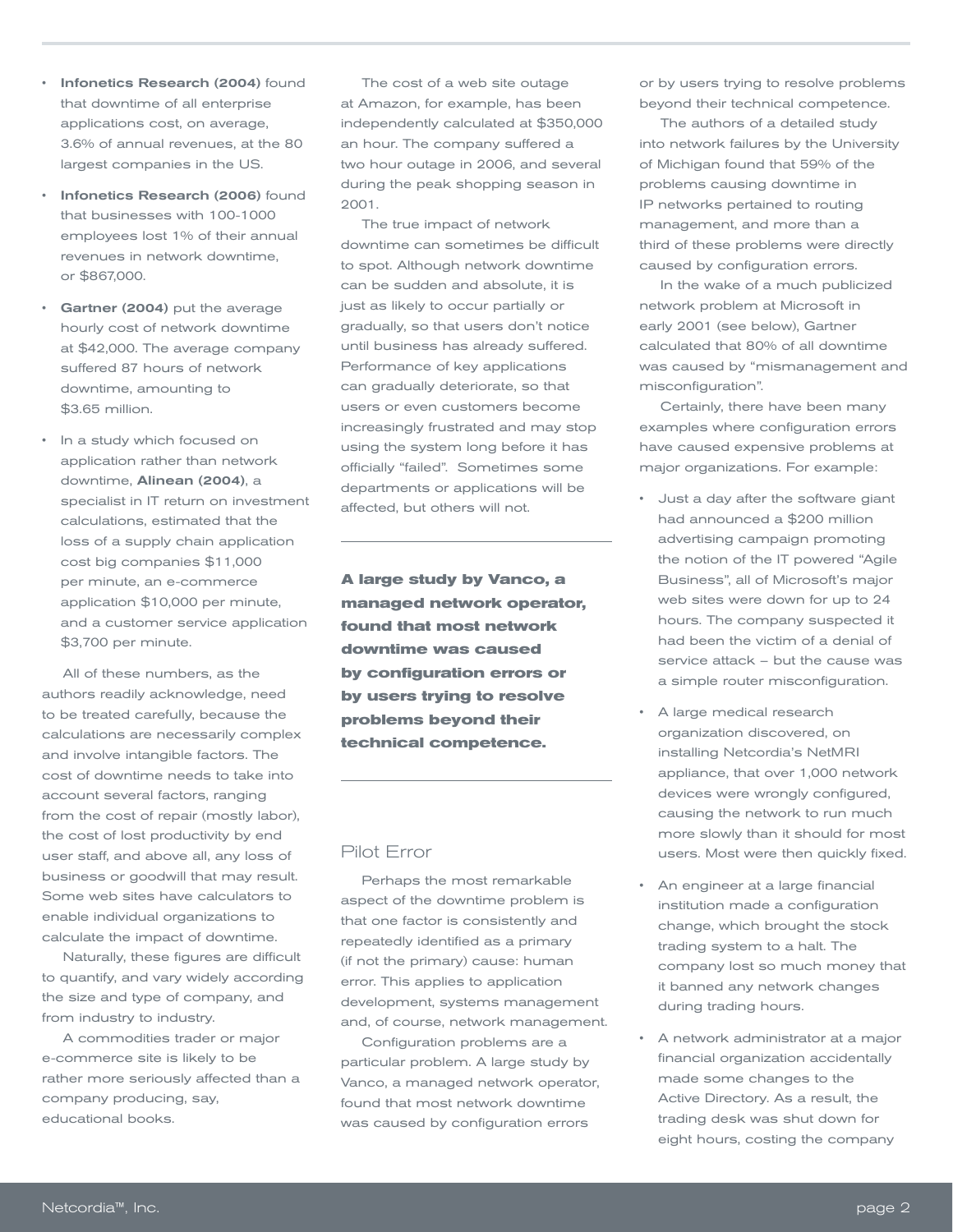millions of dollars. A simple restore of the original settings solved the problem.

Why do trained staff make so many apparently simple mistakes? The answer is largely one of complexity and workload. Although most engineers understand the problems, they are often overwhelmed by the amount and type of equipment, the amount of alerting information that these systems produce, and by the large number of dependencies that exist between devices. Often, there is insufficient time to properly check configurations or carry out preventative maintenance.

#### Solutions

If network downtime is so expensive, and if so many of the problems are caused by apparently simple errors, then why is it so still so common? And what can managers do to reduce the level and impact of downtime at their organizations?

Certainly, most major organizations, especially in areas such as financial services and e-commerce, have attempted to reduce network downtime by investing heavily in expertise, in tools and in network and systems redundancy. Many suppliers, too, have developed products aimed at improving network management and thereby reducing downtime.

**The most effective organizations are able to learn both from their mistakes and those of others, and to distribute information quickly.**

Experience has shown, however, that as networks continue to become more complex and interdependent, configuration and management

problems continue to cause expensive downtime, even when sophisticated network management products are in place.

In recent years, some experts have been advocating a more rigorous, business level focus on the problem, sometimes with dramatic results. Among the areas they focus on are:

- Policy. The most effective organizations are those that have clear policies for how they tackle complex tasks, and this applies to configuring and managing networks. For example, there should be policies on which traffic is allowed through the firewall, on which applications are given bandwidth priority, on how new user accounts are set up and managed. There should be clear policies for dealing with under performing equipment, and on how failures should be dealt with. There should also be strict policies governing who is allowed to change network settings, and how they should be configured. The network management company Netcordia maintains a database of best practices and policies, and its NetMRI appliance enables business to maintain and develop this.
- **Automation**. They may be well intended, but humans make mistakes, frequently miss minor details, or occasionally act outside or beyond their competence. Automation should be used wherever possible, both in adopting and enforcing policies and in configuring equipment.

The most effective organizations are able to learn both from their mistakes and those of others, and to distribute information quickly. Again, the network management company Netcordia uses its rules-based database that administrators can use to configure thousands of network

devices directly, ensuring the most stable and effective performance. Any attempts to change the configurations are instantly detected using the configuration management database, which automatically collects data from all the devices on the network.

– Simplification. Modern networks are managed with the help of a proliferation of tools, among them IBM's Netcool, Cisco's CiscoWorks and Hewlett Packard's OpenView.

These tools are widely used, and often play a key role in minimizing network downtime. But they are mainly used to identify problems and their causes after they have occurred – not before.

These tools can be difficult to use and provide a variety of alerts. Often, a failure in one device triggers further problems downstream, creating a proliferation of alerts, requiring the use of further analysis to discover the original problem.

The use of a single tool, or a few simple, integrated tools, for configuration and performance management is likely to help. This will enable better network configuration and management in the first place, so that fewer errors are made, and problems are spotted and resolved when they do occur.

– Prediction. Perhaps nothing is more important in reducing network downtime than in preventing it in the first place. Netcordia's NetMRI is particularly innovative, adopting techniques from the world of analytics and business intelligence, where centralised databases and easy to use tools enable managers to quickly understand complex business situations.

The analytics engine draws not only on current network information, but on information from manufacturers and on Netcordia's database of industry best practice. This enables Netcordia to provide an